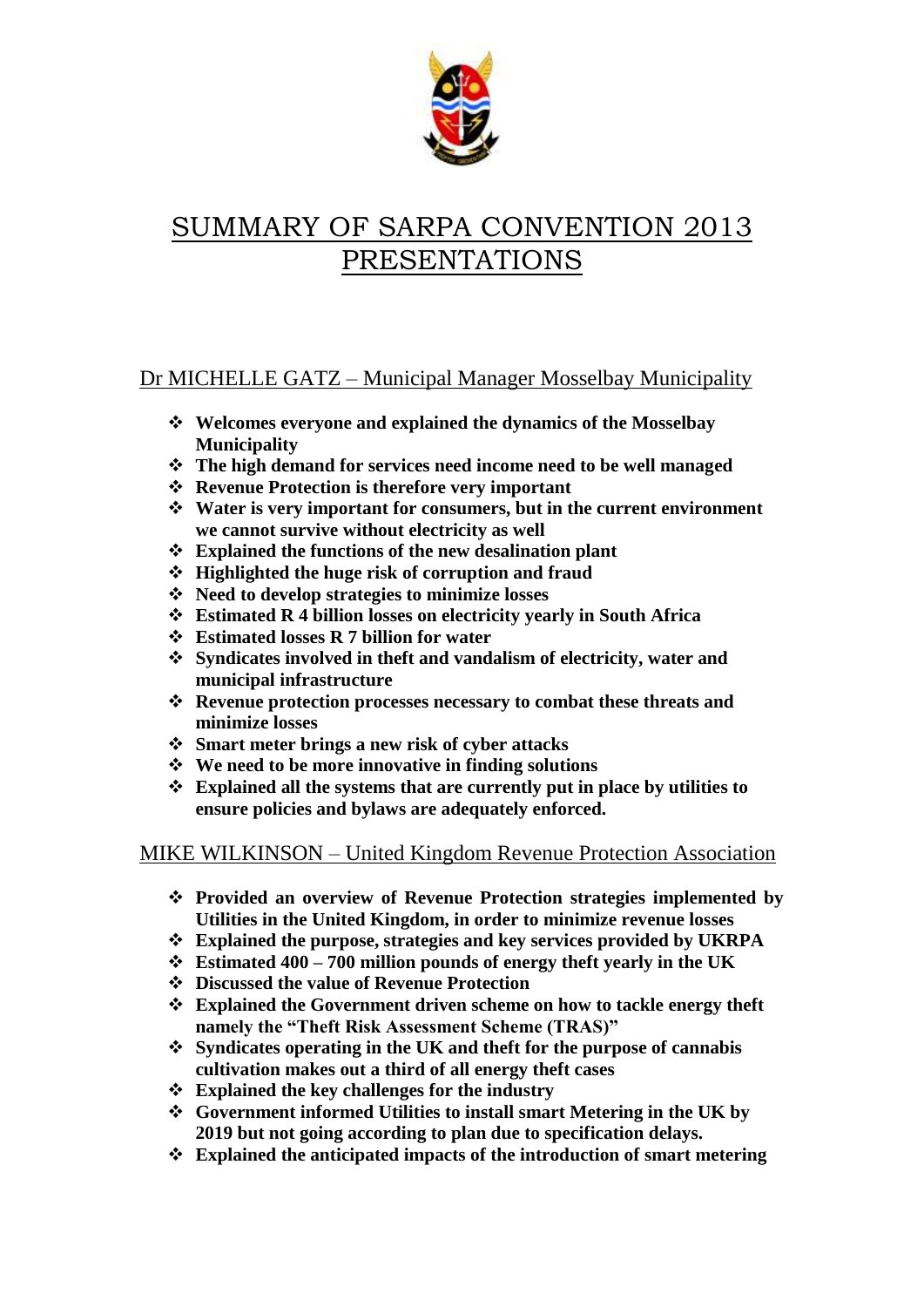## ITZICK MICHAELI – Israeli Electricity

- **Explained the progress made in the smart metering projects in IEC**
- **Highlighted the recent gas discoveries offshore**
- **The increase in electricity rates are encouraging electricity theft**
- **Explained the processes of Combating Electricity Theft**
- **Highlighted the establishment of the new Investigation and Intelligence Unit**
- **Combined forces with the police to gear up Israel Electric Revenue Protection Efforts".**
- **Several cases of large scale power theft been uncovered, which in some cases involved utility employees**
- **More assistance also from police re electrical infrastructure vandilism and exposed a few fraud cases at the company offices.**
- **Conducting sting operations with law enforcement and government agencies**
- **Involved with the prevention efforts of electricity infrastructure theft**
- **Exposing cannabis grow houses**

#### PANEL DISCUSSION - It is time for change!

- **A discussion was held on how do we improve service delivery, reduce risk and ensure governance in the electricity and water service delivery industries.**
- **Questions were posed to the audience namely: -**
	- **1) What are the 5 major threats in water and electricity distribution?**
	- **2) What is the potential business impact on service delivery?**
	- **3) How do we address these threats?**
	- **4) What needs to change and over what time period?**
	- **5) Who has the authority to change everything?**
	- **6) Do we have a focused approach to fixing problems?7.Are we making people "accountable"?**
	- **8) How can we change society's mind-set that electricity or water theft is a right?**
	- **9) How to minimize the impact politics play in removing illegal electricity connections?**
	- **10) How can we obtain funding of electrification projects to counter illegal connections?**
	- **11) Are we protecting our staff adequately whilst removing illegal connections?**
	- **12) Do we have enough dedicated and trained staff in the field to perform all tasks?**
- **Panellist gave their viewpoints on some of the questions and the audience responded with some solutions and also counter questions, which was answered by the panel**
- **It turned out to be a very interactive session enjoyed by everyone.**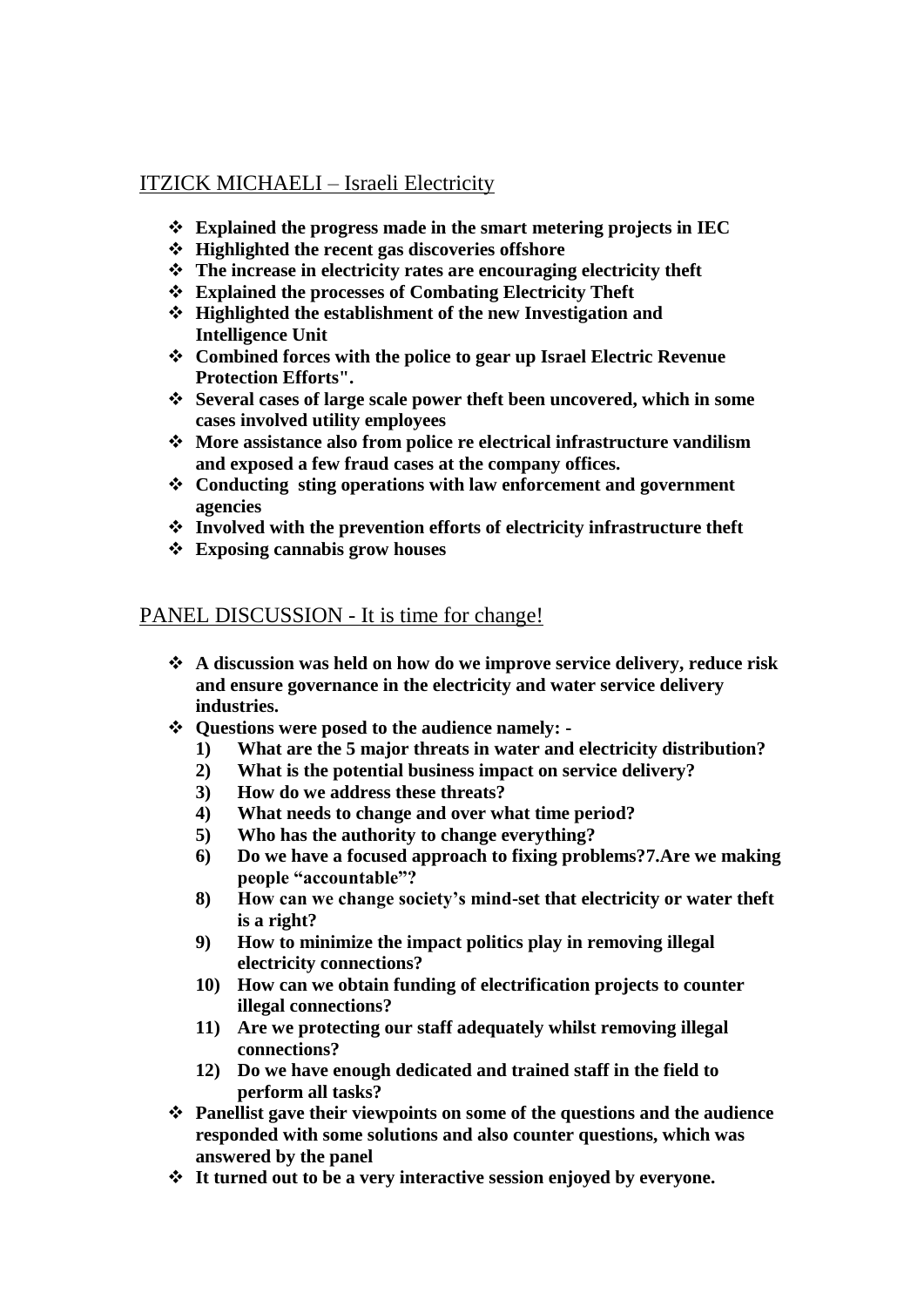## DOUGH BASHFORD - Eskom

- **Losses stats very alarming**
- **Losses 5 Billion in Gauteng (8 – 12 billion country wide)**
- **We do not have enough resources**
- **Reasons for losses not detected timeously**
- **Simple strategies to minimize the losses**
- **Follow the cycle till it is resolved**
- **Have the right people to the job**
- **Chain of evidence critical**
- **Now your facts**
- **Showed some tamper methods**

#### PAUL SMITH – Kagiso Trust Consultancy

- **Noted that their key focus is rebuilding Revenue Management Integrity**
- **Integrity is based on trust, truth, respect, reliability and efficiency**
- **Debt is a symptom of deeper underlying problems**
- **Asked the question - are we billing the right person?**
- **Explained the "Revenue Data Management System"**
- **This is the integration and cleaning of data basis**
- **Explained the "Collections Prioritisation System"**
- **It is important to implement a Municipal indigent verification process**
- **100 million debt down to 16 million**
- **Get rid of debt by tracing debtors**
- **Utility employees must have 24 /7 access to all data systems**

#### IMRAAN MOHAMMED

- **Provided a study of a revenue management project**
- **Gave feedback regarding the World bank report**
- **50% generated electricity not paid for in Sub Sahara Region**
- **30% Revenue losses in Sub Sahara Region**
- **Very important to implement "energy balancing" to id energy diversions**
- **Explained "Primary and secondary energy balancing processes**
- **Need to identify where to start looking for losses**
- **Focus on non technical losses first**
- **Meter fraud rife in Southern Africa**
- **Need to integrate between multi systems**
- **Need to address the culture of non payment**
- **Showed the "summary dashboard" which would help Utilities to get the "full picture"**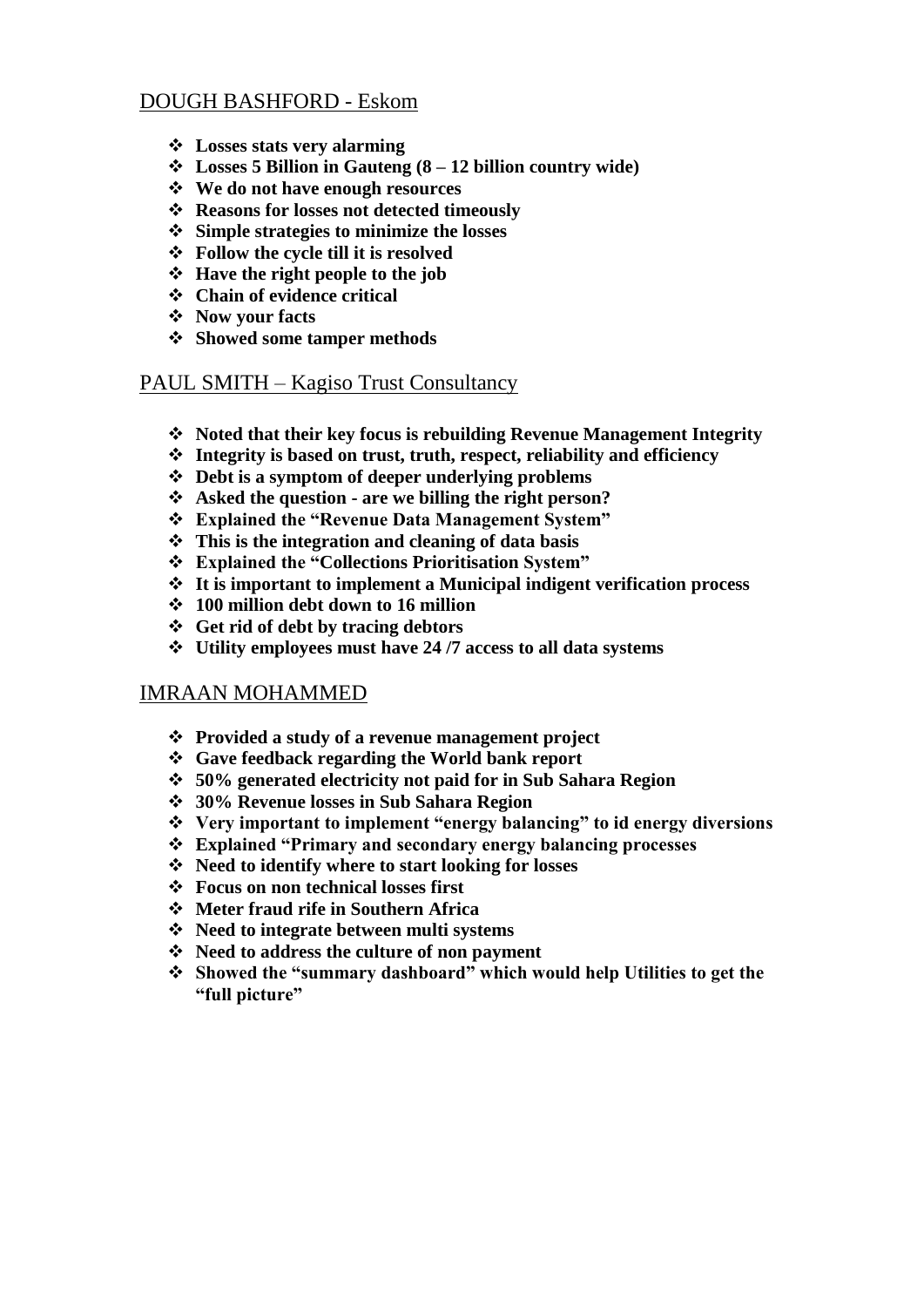#### ANDRE DU TOIT - MBD Credit Solutions

- **Provided the Provincial Debt breakdown – Gauteng highest with R 37.3 billion**
- **National Debt - approximately R85 Billion**
- **Highlighted the Municipal Challenges in collection of debt**
- **Government owing Municipalities big amounts**
- **Tips to financial competence namely making use of the right skills, meter readings and audits, Revenue Management, customer profiling, data segmentation, query resolution process, effective communication**
- **Data Management systems do not help debt collections**
- **Showed different Management systems**
- **Gave a summary of drop-offs**
- **Data integrity, enhancement and segmentation are the cornerstones of effective collection and revenue management.**
- **A query solution process should be in place in every Utility**

## RENS BINDEMAN – SARPA

- **Explained the process of combating non-ferrous losses on a National level**
- **Gave an overview of the strategy of the National Non-ferrous Metal Crime Combating Committee (NFMCCC)**
- **Explained the challenge to obtain cooperation between the role players**
- **Explained the new Second Hand goods Act**
- **Highlighted the importance of Police Governance**
- **Gave feedback regarding the "Flash units" and their duties**
- **Highlighted SARPA's efforts to support the cause by means of training, compiling guidelines as well as taking part in operations and meetings**

## JOHN SMITH – Telkom

- **Highlighted he Telkom experience with regard to "Cable Theft"**
- **With it's widely spread network, Telkom is a prime target for the theft of copper cable and other infrastructure.**
- **Explained the measures that Telkom has at its disposal.**
- **Explained the problems and the reason for the high losses**
- **Analysed the trends of the thief's and the correlation with the copper price**
- **Gave feedback regarding the different technology utilized to counter thefts**

## LEON VAN DER BERG - Eskom

- **Explained the impact of the network equipment theft on Eskom**
- **Highlighted the problems and the amount of losses**
- **Gave feedback regarding successes in prosecutions**
- **Highlighted the different "Awareness programs"**
- **Interaction with other African countries ongoing**
- **Explained how they use technology and identification to minimize losses**

## COLLEEN TSHIKOMBA - Tshwane Municipality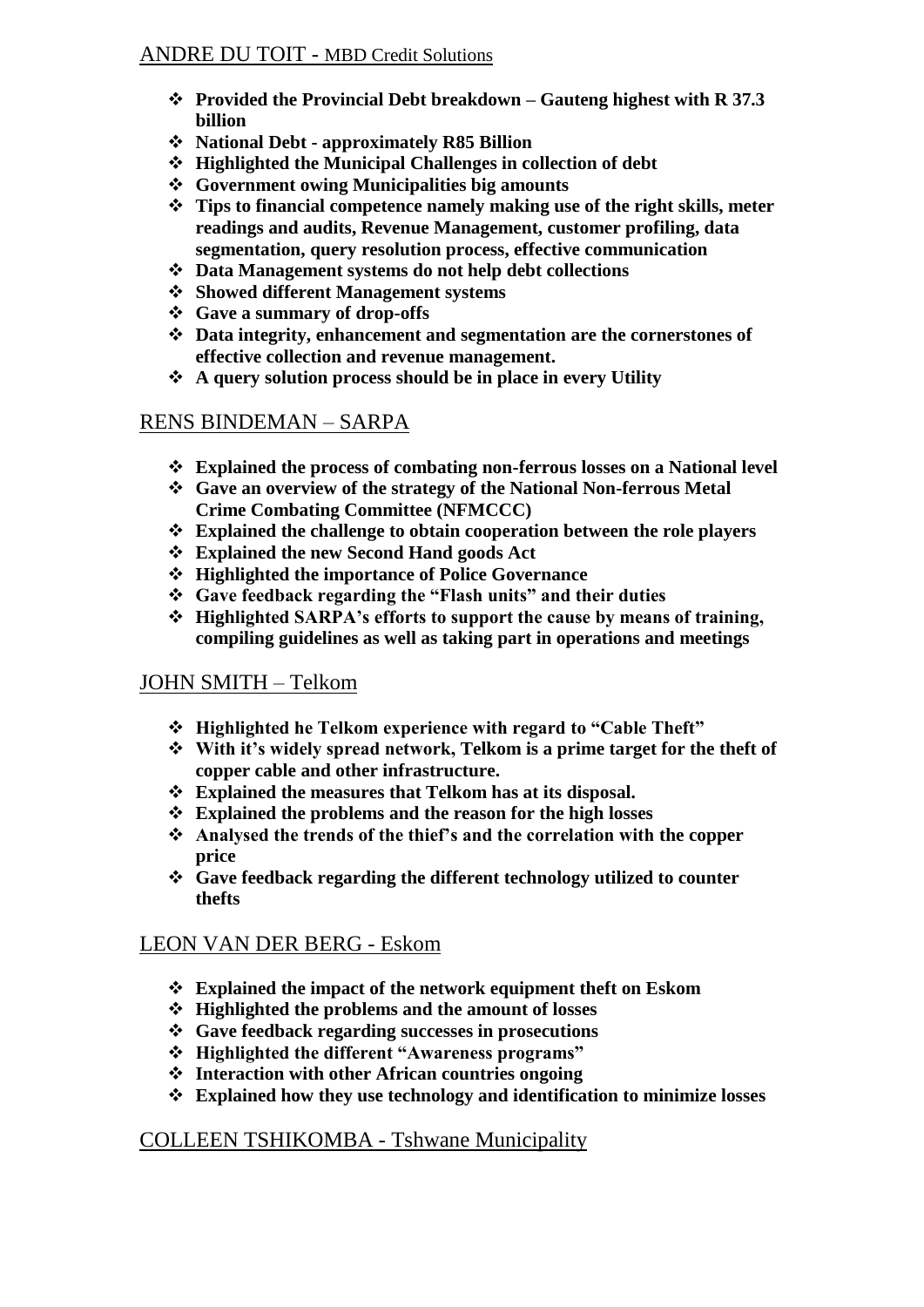- **Explained the different illegal connections and tampering offences in the City Of Tshwane.**
- **Highlighted the methods of tampering**.
- **Problems encountered during remedial actions are very dangerous for revenue protection staff members**

#### WILLIAM OLIVIER – SARPA President

- **SARPA Strategy was discussed**
- **Explained the different marketing initiatives**
- **Highlighted the Branch support and governance processes**
- **Highlighted the support give to combat non ferrous metal thefts**
- **Gave feedback regarding outstanding achievements**

#### MICHAEL RHODE- Knysna Municipality

- **Explained what is a smart meter**
- **Asked the question "Is there a need for Smart meters"**
- **Explained what benefits it bring for a Utility**
- **Gave feedback regarding the international experience**
- **Explained what does the law say regarding Smart meters / Smart grids**
- **Problem statement**
- **Highlighted the financial benefits to implement such a system**
- **Highlighted the benefits to Revenue Protection**

## LEON VERMAAK – UMS

- **Provided feedback regarding a case study of the Mogale City pre-paid water meter installation project in an effluent secure estate namely Featherbrooke**
- **Problem setting**
- **Found that the Bulk supply was not adequately measured**
- **New meters was installed**
- **Technical results very good**

## MARTIN LABUSCHAGNE - Department of Water Affairs Eastern Cape

- **Highlighted the importance of Water Conservation Demand Management**
- **Identified the problems in the water supply system in South Africa**
- **Explained how to timeously rectify such issues in order to prevent further losses to Service Providers**
- **Explained the Legal requirements**
- **Explained "Water demand Management processes"**
- **Stressed the importance of water conservation**

#### DES PARKER – Bothongo

- **Explained how to "put a clamp on power losses" and protect your revenue**
- **Gave an overview of a complete solution for identifying and measuring power losses**